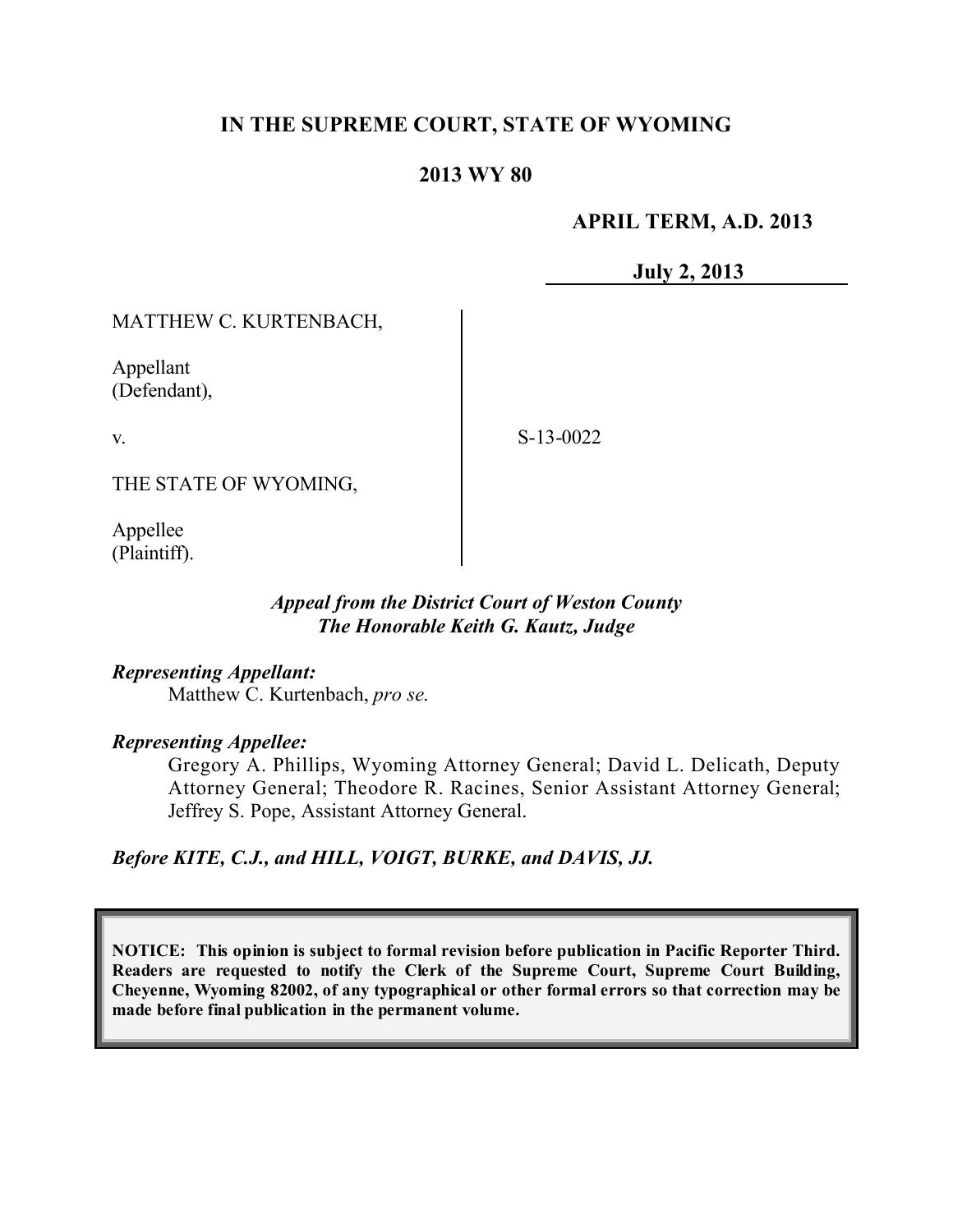#### **VOIGT, Justice.**

[¶1] The appellant, Matthew C. Kurtenbach, appeals the district court's denial of his motion to correct an illegal sentence. Finding that the appellant's claims are barred by the doctrine of *res judicata*, we affirm the district court's order.

#### **ISSUE**

[¶2] Did the district court abuse its discretion when it denied the appellant's motion to correct an illegal sentence?

## **FACTS**

[¶3] The facts underlying the appellant's conviction and the issues regarding his subsequent difficulties in his incarceration have been discussed in detail in *Kurtenbach v. State*, 2008 WY 109, 192 P.3d 973 (Wyo. 2008) (*Kurtenbach I*) and *Kurtenbach v. State*, 2012 WY 162, 290 P.3d 1101 (Wyo. 2012) (*Kurtenbach II*), and will not be repeated for a third time here. Suffice it to say, the appellant's current appeal revolves around the facts from *Kurtenbach II*, wherein he claimed that he was not receiving proper credit against his Wyoming sentence while he was incarcerated in North and South Dakota. In a further attempt to remedy this grievance, he filed a motion to correct an illegal sentence, which was denied by the district court.

## **STANDARD OF REVIEW**

[¶4] "We review a district court's decision to deny a motion to correct an illegal sentence for an abuse of discretion." *Lunden v. State*, 2013 WY 35, ¶ 6, 297 P.3d 121, 123 (Wyo. 2013). However, as discussed below, we will dispose of this appeal on other grounds.

## **DISCUSSION**

[¶5] The appellant argues that the district court abused its discretion when it denied his motion to correct an illegal sentence. He claims that, because he has not received credit against his Wyoming sentence while serving a series of different sentences in North and South Dakota, his sentence is illegal. He argues that his sentence violates several portions of the United States Constitution, including the prohibition against double jeopardy, the due process clause, the supremacy clause, the full faith and credit clause, separation of powers, the equal protection clause, and the prohibition against cruel and unusual punishment. He also asserts that his sentence does not give him credit for time spent in "official detention," that his Wyoming sentence is now consecutive to a sentence that did not exist at the time of his Wyoming sentencing, and that he did not receive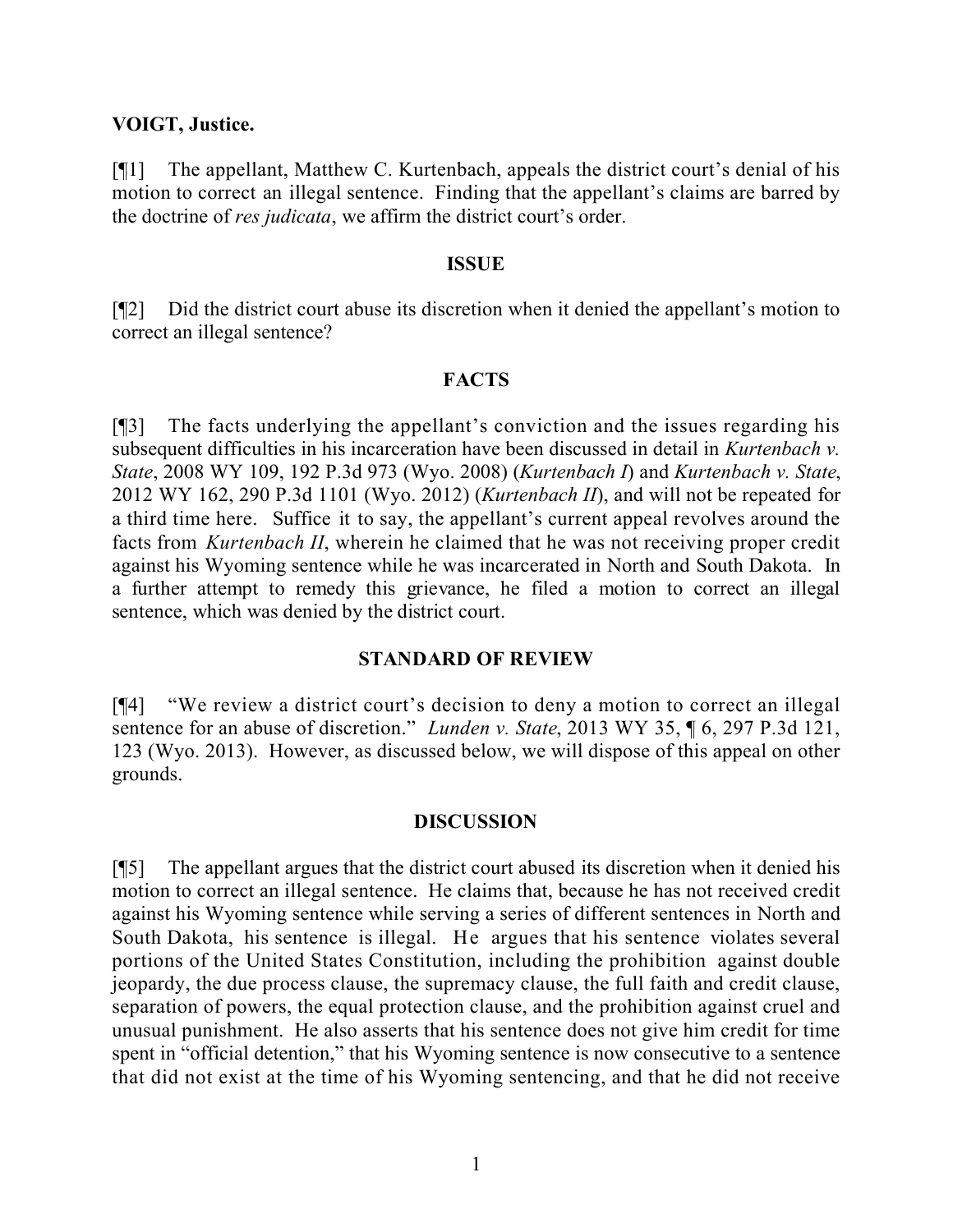"equitable credit" for the time he was incarcerated in other jurisdictions. The State argues that these claims are barred by the doctrine of *res judicata*. We agree.

[¶6] This Court has long held that motions to correct illegal sentences are subject to the principles of *res judicata*. *Cooper v. State*, 2010 WY 22, ¶ 6, 225 P.3d 1070, 1072 (Wyo. 2010); *Amin v. State*, 2006 WY 84, ¶ 5, 138 P.3d 1143, 1144 (Wyo. 2006); *Dolence v. State*, 2005 WY 27, ¶ 6, 107 P.3d 176, 178 (Wyo. 2005); *Lacey v. State*, 2003 WY 148, ¶ 11, 79 P.3d 493, 495 (Wyo. 2003); *McCarty v. State*, 929 P.2d 524, 525 (Wyo. 1996). The doctrine of *res judicata* "is a longstanding rule that issues which **could have been raised** in an earlier proceeding are foreclosed from subsequent consideration." *Moore v. State*, 2009 WY 108, ¶ 20, 215 P.3d 271, 276 (Wyo. 2009) (quoting *Gould v. State*, 2006 WY 157, ¶ 15, 151 P.3d 261, 266 (Wyo. 2006)) (emphasis in original). Further, when determining whether *res judicata* applies, this Court reviews four factors: "'(1) identity in parties; (2) identity in subject matter; (3) the issues are the same and relate to the subject matter; and (4) the capacities of the persons are identical in reference to both the subject matter and the issues between them.' [*Martinez v. State*, 2007 WY 164,] ¶ 11, [169 P.3d 89,] 91 [(Wyo. 2007)] (quoting *Lacey v. State*, 2003 WY 148, ¶ 11, 79 P.3d 493, 495 (Wyo. 2003))." *Cooper*, 2010 WY 22, ¶ 6, 225 P.3d at 1072 n.1.

[¶7] Here, since learning that he was not receiving credit against his Wyoming sentence while incarcerated in another jurisdiction, the appellant has filed a barrage of motions with the district court. As evidenced in *Kurtenbach II*, the district court did not have jurisdiction to consider some of those motions. However, a district court "may correct an illegal sentence at any time." W.R.Cr.P. 35(a). Although the district court has jurisdiction to consider a motion to correct an illegal sentence, the appellant's current motion is barred by the doctrine of *res judicata* because he previously filed a motion to correct an illegal sentence wherein he alleged that his sentence was illegal because he was not receiving credit against his Wyoming sentence while incarcerated in North and South Dakota. Granted, the previous motion was much shorter and did not lay out the myriad of constitutional issues he now raises, but the essence of the first motion and the remedy sought is identical to the motion that is the basis of this appeal. Additionally, the facts and circumstances surrounding his constitutional claims were known to the appellant at the time he filed the first motion and, thus, he *could* have raised these additional bases for the alleged illegality of his sentence then. He did not do so. The appellant complains about his sentence and seeks the same remedy he sought in the first motion. That motion was considered and denied by the district court, and the appellant did not appeal that decision to this Court. That decision is now final and he is barred from raising that issue or any other issue that could have been raised in the first motion.

[¶8] Further, the appellant has failed to show good cause as to why these issues were not raised in the first motion to correct an illegal sentence. The appellant argues that he could not have raised these issues in the first motion because his sentence in South Dakota had not been completed at that time, so he was unable to show that his Wyoming